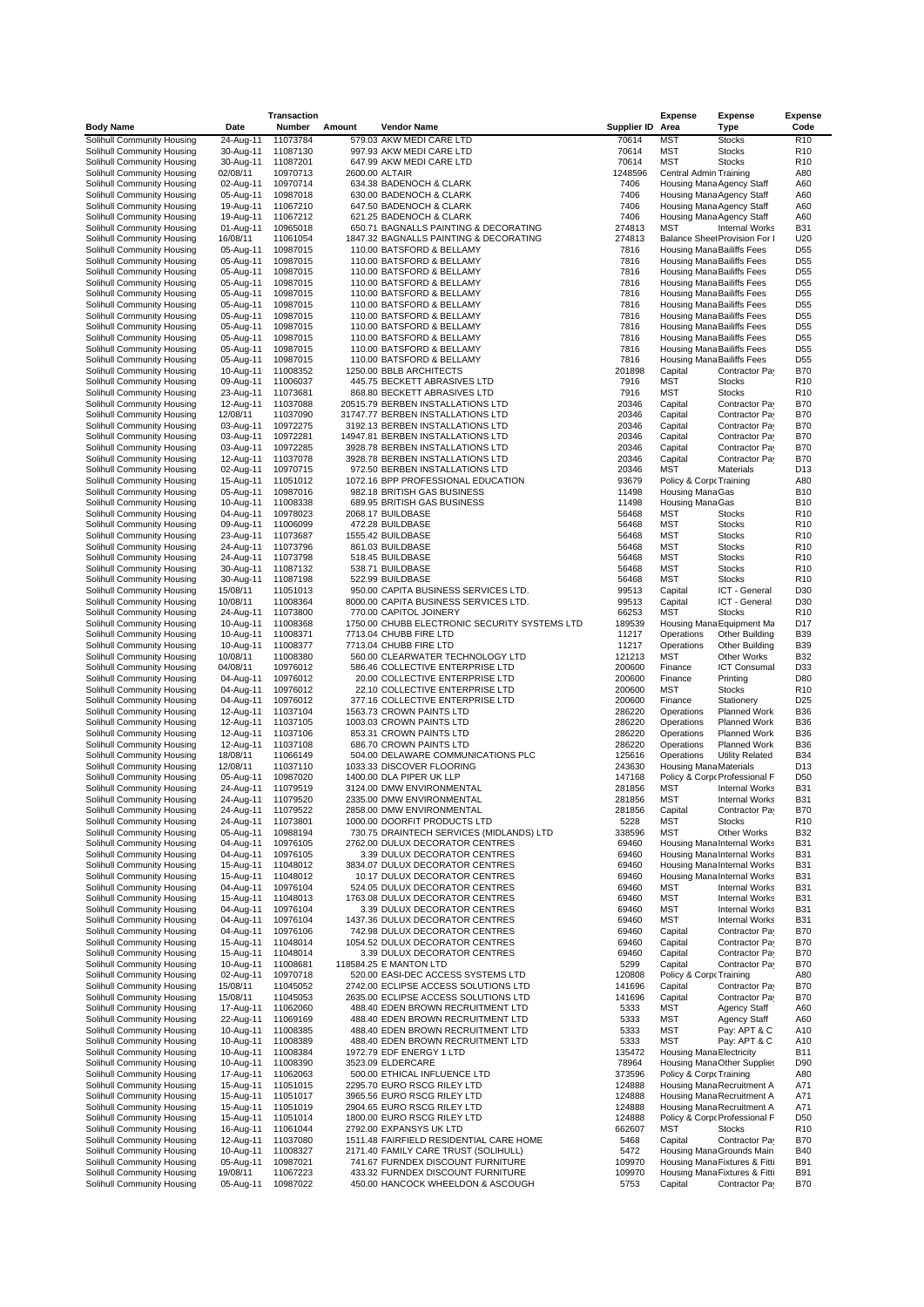| Solihull Community Housing | 10-Aug-11 |          |                                                   |         |                              |                              |                 |
|----------------------------|-----------|----------|---------------------------------------------------|---------|------------------------------|------------------------------|-----------------|
|                            |           | 11008400 | 2625.00 HANCOCK WHEELDON & ASCOUGH                | 5753    | Capital                      | Contractor Pay               | <b>B70</b>      |
| Solihull Community Housing | 12-Aug-11 | 11037081 | 4632.00 HANDICARE ACCESSIBILITY LTD               | 277953  | Capital                      | Contractor Pay               | <b>B70</b>      |
| Solihull Community Housing | 12-Aug-11 | 11037082 | 2012.00 HANDICARE ACCESSIBILITY LTD               | 277953  | Capital                      | Contractor Pay               | <b>B70</b>      |
| Solihull Community Housing | 19-Aug-11 | 11067202 | 3917.00 HANDICARE ACCESSIBILITY LTD               | 277953  | Capital                      | Contractor Pay               | <b>B70</b>      |
|                            |           | 11079493 |                                                   |         |                              |                              |                 |
| Solihull Community Housing | 24-Aug-11 |          | 1560.00 HANDICARE ACCESSIBILITY LTD               | 277953  | Capital                      | Contractor Pay               | <b>B70</b>      |
| Solihull Community Housing | 24-Aug-11 | 11079493 | 25.00 HANDICARE ACCESSIBILITY LTD                 | 277953  | Capital                      | Contractor Pay               | <b>B70</b>      |
| Solihull Community Housing | 24-Aug-11 | 11079496 | 3814.00 HANDICARE ACCESSIBILITY LTD               | 277953  | Capital                      | Contractor Pay               | <b>B70</b>      |
| Solihull Community Housing | 24-Aug-11 | 11079498 | 3742.00 HANDICARE ACCESSIBILITY LTD               | 277953  | Capital                      | Contractor Pay               | <b>B70</b>      |
|                            |           |          |                                                   |         |                              |                              |                 |
| Solihull Community Housing | 24-Aug-11 | 11079498 | 47.00 HANDICARE ACCESSIBILITY LTD                 | 277953  | Capital                      | Contractor Pay               | <b>B70</b>      |
| Solihull Community Housing | 10-Aug-11 | 11008401 | 13781.25 HARDALL INTERNATIONAL LIMITED            | 73091   | Capital                      | Contractor Pay               | <b>B70</b>      |
| Solihull Community Housing | 03-Aug-11 | 10972295 | 5499.65 HAYES CONSTRUCTION                        | 10722   | Capital                      | Contractor Pay               | <b>B70</b>      |
|                            |           |          | 462.50 HAYS ACCOUNTANCY PERSONNEL                 | 5787    |                              |                              | A60             |
| Solihull Community Housing | 03/08/11  | 10972044 |                                                   |         |                              | Housing Mana Agency Staff    |                 |
| Solihull Community Housing | 10-Aug-11 | 11008399 | 462.50 HAYS ACCOUNTANCY PERSONNEL                 | 5787    |                              | Housing Mana Agency Staff    | A60             |
| Solihull Community Housing | 19-Aug-11 | 11067226 | 462.50 HAYS ACCOUNTANCY PERSONNEL                 | 5787    |                              | Housing Mana Agency Staff    | A60             |
| Solihull Community Housing | 03-Aug-11 | 10972045 | 1070.00 HERON PRESS                               | 42709   | Finance                      | Printing                     | D80             |
|                            |           |          |                                                   |         |                              |                              |                 |
| Solihull Community Housing | 25/08/11  | 11079655 | 1320.00 HIRE THIS LTD                             | 1445616 | Finance                      | <b>File Storage</b>          | D <sub>26</sub> |
| Solihull Community Housing | 17/08/11  | 11062069 | 1186.00 IDH DIRECT LTD                            | 1409607 |                              | Central Admin Relocation Co  | <b>B82</b>      |
| Solihull Community Housing | 03-Aug-11 | 10972047 | 660.63 JAMES ANDREWS RECRUITMENT SOLUTIONS LTD    | 673596  |                              | Housing Mana Agency Staff    | A60             |
|                            |           |          |                                                   |         |                              |                              |                 |
| Solihull Community Housing | 05-Aug-11 | 10987026 | 665.00 JAMES ANDREWS RECRUITMENT SOLUTIONS LTD    | 673596  |                              | Housing Mana Agency Staff    | A60             |
| Solihull Community Housing | 04-Aug-11 | 10978037 | 1385.38 JEWSON LTD                                | 6111    | MST                          | <b>Stocks</b>                | R <sub>10</sub> |
| Solihull Community Housing | 04-Aug-11 | 10978040 | 760.00 JEWSON LTD                                 | 6111    | <b>MST</b>                   | <b>Stocks</b>                | R <sub>10</sub> |
| Solihull Community Housing | 24-Aug-11 | 11073815 | 952.16 JEWSON LTD                                 | 6111    | <b>MST</b>                   | <b>Stocks</b>                | R <sub>10</sub> |
|                            |           |          |                                                   |         |                              |                              |                 |
| Solihull Community Housing | 24-Aug-11 | 11073818 | 1200.25 JEWSON LTD                                | 6111    | MST                          | <b>Stocks</b>                | R <sub>10</sub> |
| Solihull Community Housing | 24-Aug-11 | 11073820 | 725.40 JEWSON LTD                                 | 6111    | MST                          | <b>Stocks</b>                | R <sub>10</sub> |
| Solihull Community Housing | 04-Aug-11 | 10978044 | 626.23 JOHN HICKEN LTD                            | 6130    | <b>MST</b>                   | <b>Stocks</b>                | R <sub>10</sub> |
| Solihull Community Housing | 22-Aug-11 | 11069108 | 425.36 K D ELECTRICAL SERVICES LLP                | 260508  | <b>MST</b>                   | <b>Internal Works</b>        | <b>B31</b>      |
|                            |           |          |                                                   |         |                              |                              |                 |
| Solihull Community Housing | 01-Aug-11 | 10965016 | 908.83 K D ELECTRICAL SERVICES LLP                | 260508  | MST                          | <b>Internal Works</b>        | <b>B31</b>      |
| Solihull Community Housing | 05-Aug-11 | 10988181 | 750.08 K D ELECTRICAL SERVICES LLP                | 260508  | <b>MST</b>                   | Internal Works               | <b>B31</b>      |
| Solihull Community Housing | 05-Aug-11 | 10988183 | 477.38 K D ELECTRICAL SERVICES LLP                | 260508  | <b>MST</b>                   | <b>Internal Works</b>        | <b>B31</b>      |
|                            |           |          |                                                   |         |                              |                              |                 |
| Solihull Community Housing | 18-Aug-11 | 11066127 | 758.30 K D ELECTRICAL SERVICES LLP                | 260508  | MST                          | <b>Internal Works</b>        | <b>B31</b>      |
| Solihull Community Housing | 18-Aug-11 | 11066128 | 741.79 K D ELECTRICAL SERVICES LLP                | 260508  | <b>MST</b>                   | <b>Internal Works</b>        | <b>B31</b>      |
| Solihull Community Housing | 18-Aug-11 | 11066133 | 785.57 K D ELECTRICAL SERVICES LLP                | 260508  | <b>MST</b>                   | <b>Internal Works</b>        | <b>B31</b>      |
|                            |           | 11066135 |                                                   | 260508  | <b>MST</b>                   | <b>Internal Works</b>        | <b>B31</b>      |
| Solihull Community Housing | 18/08/11  |          | 752.38 K D ELECTRICAL SERVICES LLP                |         |                              |                              |                 |
| Solihull Community Housing | 22/08/11  | 11069106 | 896.13 K D ELECTRICAL SERVICES LLP                | 260508  | <b>MST</b>                   | <b>Internal Works</b>        | <b>B31</b>      |
| Solihull Community Housing | 22-Aug-11 | 11069107 | 736.23 K D ELECTRICAL SERVICES LLP                | 260508  | <b>MST</b>                   | <b>Internal Works</b>        | <b>B31</b>      |
| Solihull Community Housing | 22-Aug-11 | 11069109 | 741.79 K D ELECTRICAL SERVICES LLP                | 260508  | <b>MST</b>                   | <b>Internal Works</b>        | <b>B31</b>      |
|                            |           |          |                                                   |         |                              |                              |                 |
| Solihull Community Housing | 23-Aug-11 | 11073411 | 898.74 K D ELECTRICAL SERVICES LLP                | 260508  | MST                          | <b>Internal Works</b>        | <b>B31</b>      |
| Solihull Community Housing | 23-Aug-11 | 11073415 | 659.58 K D ELECTRICAL SERVICES LLP                | 260508  | <b>MST</b>                   | <b>Internal Works</b>        | <b>B31</b>      |
| Solihull Community Housing | 23/08/11  | 11073416 | 718.09 K D ELECTRICAL SERVICES LLP                | 260508  | <b>MST</b>                   | Internal Works               | <b>B31</b>      |
|                            |           |          |                                                   |         |                              |                              |                 |
| Solihull Community Housing | 03-Aug-11 | 10972298 | 2257.04 K D ELECTRICAL SERVICES LLP               | 260508  | Operations                   | <b>Utility Related</b>       | <b>B34</b>      |
| Solihull Community Housing | 17-Aug-11 | 11062073 | 500.16 K D ELECTRICAL SERVICES LLP                | 260508  | Operations                   | <b>Utility Related</b>       | <b>B34</b>      |
| Solihull Community Housing | 18-Aug-11 | 11066132 | 534.28 K D ELECTRICAL SERVICES LLP                | 260508  | Operations                   | <b>Utility Related</b>       | <b>B34</b>      |
|                            | 22-Aug-11 | 11069175 | 1870.29 K D ELECTRICAL SERVICES LLP               | 260508  | Operations                   | <b>Utility Related</b>       | <b>B34</b>      |
| Solihull Community Housing |           |          |                                                   |         |                              |                              |                 |
| Solihull Community Housing | 24-Aug-11 | 11075184 | 633.39 K D ELECTRICAL SERVICES LLP                | 260508  | Operations                   | <b>Utility Related</b>       | <b>B34</b>      |
| Solihull Community Housing | 12-Aug-11 | 11037114 | 255.88 K D ELECTRICAL SERVICES LLP                | 260508  | MST                          | Voids                        | <b>B38</b>      |
| Solihull Community Housing | 19-Aug-11 | 11067228 | 74.00 K D ELECTRICAL SERVICES LLP                 | 260508  | MST                          | Voids                        | <b>B38</b>      |
|                            |           |          |                                                   |         |                              |                              |                 |
| Solihull Community Housing | 19-Aug-11 | 11067229 | 185.20 K D ELECTRICAL SERVICES LLP                | 260508  | MST                          | Voids                        | <b>B38</b>      |
| Solihull Community Housing | 24-Aug-11 | 11079530 | 421.84 K D ELECTRICAL SERVICES LLP                | 260508  | MST                          | Voids                        | <b>B38</b>      |
| Solihull Community Housing | 03-Aug-11 | 10972297 | 74.00 K D ELECTRICAL SERVICES LLP                 | 260508  | MST                          | Other Building               | <b>B39</b>      |
|                            |           |          |                                                   |         |                              |                              |                 |
| Solihull Community Housing | 17-Aug-11 | 11062071 | 148.00 K D ELECTRICAL SERVICES LLP                | 260508  | <b>MST</b>                   | Other Building               | <b>B39</b>      |
| Solihull Community Housing | 12-Aug-11 | 11037114 | 1601.76 K D ELECTRICAL SERVICES LLP               | 260508  | MST                          | Voids                        | <b>B38</b>      |
| Solihull Community Housing | 18-Aug-11 | 11066129 | 1834.93 K D ELECTRICAL SERVICES LLP               | 260508  | MST                          | Voids                        | <b>B38</b>      |
|                            |           |          | 667.33 K D ELECTRICAL SERVICES LLP                |         |                              |                              |                 |
|                            |           |          |                                                   |         |                              |                              |                 |
| Solihull Community Housing | 19-Aug-11 | 11067228 |                                                   | 260508  | <b>MST</b>                   | Voids                        | <b>B38</b>      |
| Solihull Community Housing | 19/08/11  | 11067229 | 1511.21 K D ELECTRICAL SERVICES LLP               | 260508  | <b>MST</b>                   | Voids                        | <b>B38</b>      |
| Solihull Community Housing | 22-Aug-11 | 11069110 | 1829.24 K D ELECTRICAL SERVICES LLP               | 260508  | MST                          | Voids                        | <b>B38</b>      |
|                            |           |          |                                                   |         |                              |                              |                 |
| Solihull Community Housing | 22-Aug-11 | 11069111 | 1554.63 K D ELECTRICAL SERVICES LLP               | 260508  | <b>MST</b>                   | Voids                        | <b>B38</b>      |
| Solihull Community Housing | 24-Aug-11 | 11079530 | 1560.98 K D ELECTRICAL SERVICES LLP               | 260508  | <b>MST</b>                   | Voids                        | <b>B38</b>      |
| Solihull Community Housing | 26-Aug-11 | 11083259 | 2550.55 K D ELECTRICAL SERVICES LLP               | 260508  | <b>MST</b>                   | Voids                        | <b>B38</b>      |
|                            |           |          |                                                   |         |                              |                              |                 |
| Solihull Community Housing | 03-Aug-11 | 10972297 | 407.00 K D ELECTRICAL SERVICES LLP                | 260508  | MST                          | Other Building               | <b>B39</b>      |
| Solihull Community Housing | 17-Aug-11 | 11062071 | 333.00 K D ELECTRICAL SERVICES LLP                | 260508  | MST                          | Other Building               | <b>B39</b>      |
| Solihull Community Housing | 23-Aug-11 | 11073689 | 461.20 K I S MANUFACTURING LTD                    | 14032   | <b>MST</b>                   | <b>Stocks</b>                | R <sub>10</sub> |
| Solihull Community Housing | 19/08/11  | 11067227 | 1267.42 KDE FACILITIES MANAGEMENT LTD             | 1385607 | Operations                   | <b>Utility Related</b>       | <b>B34</b>      |
|                            |           |          |                                                   |         |                              |                              |                 |
| Solihull Community Housing | 23/08/11  | 11072106 | 1301.08 KDE FACILITIES MANAGEMENT LTD             | 1385607 | Operations                   | <b>Utility Related</b>       | <b>B34</b>      |
| Solihull Community Housing | 23/08/11  | 11072104 | 148.00 KDE FACILITIES MANAGEMENT LTD              | 1385607 | MST                          | Other Building               | <b>B39</b>      |
| Solihull Community Housing | 23/08/11  | 11072104 | 296.00 KDE FACILITIES MANAGEMENT LTD              | 1385607 | <b>MST</b>                   | Other Building               | <b>B39</b>      |
| Solihull Community Housing | 24/08/11  | 11079504 | 2000.00 KENTON MANOR LTD                          | 6216    | Capital                      | Contractor Pay               | <b>B70</b>      |
|                            |           |          |                                                   |         |                              |                              |                 |
| Solihull Community Housing | 03/08/11  | 10972052 | 1995.00 LEMOS & CRANE                             | 85034   |                              | Housing Mana Professional F  | D <sub>50</sub> |
| Solihull Community Housing | 04-Aug-11 | 10976049 | 1800.00 LIBERATA UK LIMITED                       | 260485  | Housing Mana Court Fees      |                              | D <sub>54</sub> |
| Solihull Community Housing | 23/08/11  | 11072093 | 727.68 LIGHTING SOLUTIONS                         | 1426608 | Capital                      | Contractor Pay               | <b>B70</b>      |
| Solihull Community Housing | 04-Aug-11 | 10976014 | 162.64 LLOYDS TSB AUTOLEASE LTD                   | 101345  | MST                          | Vehicle service              | C60             |
|                            |           |          |                                                   |         |                              |                              |                 |
| Solihull Community Housing | 04-Aug-11 | 10976015 | 156.59 LLOYDS TSB AUTOLEASE LTD                   | 101345  | <b>MST</b>                   | Vehicle service              | C60             |
| Solihull Community Housing | 04-Aug-11 | 10976013 | 14485.08 LLOYDS TSB AUTOLEASE LTD                 | 101345  | <b>MST</b>                   | Vehicle Hire                 | C30             |
| Solihull Community Housing | 04-Aug-11 | 10976014 | 1649.63 LLOYDS TSB AUTOLEASE LTD                  | 101345  | MST                          | Vehicle Hire                 | C30             |
| Solihull Community Housing | 04-Aug-11 | 10976015 | 4121.54 LLOYDS TSB AUTOLEASE LTD                  | 101345  | MST                          | Vehicle Hire                 | C <sub>30</sub> |
|                            |           |          |                                                   |         |                              |                              |                 |
| Solihull Community Housing | 04-Aug-11 | 10976013 | 1627.95 LLOYDS TSB AUTOLEASE LTD                  | 101345  |                              | Housing Mana Vehicle Hire    | C30             |
| Solihull Community Housing | 04-Aug-11 | 10976015 | 1243.04 LLOYDS TSB AUTOLEASE LTD                  | 101345  |                              | Housing Mana Vehicle Hire    | C30             |
| Solihull Community Housing | 04-Aug-11 | 10976015 | 1040.40 LLOYDS TSB AUTOLEASE LTD                  | 101345  | Operations                   | Vehicle Hire                 | C30             |
|                            |           |          |                                                   |         |                              |                              |                 |
| Solihull Community Housing | 04/08/11  | 10976013 | 1551.75 LLOYDS TSB AUTOLEASE LTD                  | 101345  |                              | Housing Mana Vehicle Hire    | C30             |
| Solihull Community Housing | 04/08/11  | 10976015 | 799.33 LLOYDS TSB AUTOLEASE LTD                   | 101345  |                              | Housing Mana Vehicle Hire    | C30             |
| Solihull Community Housing | 22/08/11  | 11069151 | 5900.00 LOOKERS CUSTOMER FOR LIFE                 | 1436610 | Balance SheetCar Loans       |                              | Q10             |
| Solihull Community Housing | 10-Aug-11 | 11008680 | 16752.03 MAN COMMERCIAL PROTECTION LTD            | 946596  | <b>Housing Mana Security</b> |                              | <b>B43</b>      |
|                            |           |          |                                                   |         |                              |                              |                 |
| Solihull Community Housing | 19-Aug-11 | 11067275 | 417.14 MANSE MASTERDOR LTD                        | 52547   | MST                          | Stocks                       | R <sub>10</sub> |
| Solihull Community Housing | 09-Aug-11 | 11004013 | 7129.13 MANSELL CONSTRUCTION SERVICES LTD         | 111110  | Capital                      | Contractor Pay               | <b>B70</b>      |
| Solihull Community Housing | 09-Aug-11 | 11004014 | 72882.69 MANSELL CONSTRUCTION SERVICES LTD        | 111110  | Capital                      | Contractor Pay               | <b>B70</b>      |
| Solihull Community Housing | 05-Aug-11 | 10987012 | 2263.12 MAYFIELD ASSET & PROPERTY MANAGEMENT LTD  | 196882  |                              | Policy & Corp General Buildi | <b>B30</b>      |
|                            |           |          |                                                   |         |                              |                              |                 |
| Solihull Community Housing | 05-Aug-11 | 10987012 | 5000.00 MAYFIELD ASSET & PROPERTY MANAGEMENT LTD  | 196882  | Policy & Corp Rents          |                              | <b>B22</b>      |
| Solihull Community Housing | 05-Aug-11 | 10991027 | 832.74 MIDLAND REFRIGERATION COMPANY              | 119674  |                              | Policy & Corp General Buildi | <b>B30</b>      |
| Solihull Community Housing | 12-Aug-11 | 11037118 | 1868.88 MOSSVALE MAINTENANCE & SEALING SERVICES L | 48908   | Operations                   | <b>Utility Related</b>       | <b>B34</b>      |
|                            |           |          |                                                   |         |                              |                              |                 |
| Solihull Community Housing | 12-Aug-11 | 11037127 | 944.74 MOSSVALE MAINTENANCE & SEALING SERVICES L  | 48908   | Operations                   | <b>Utility Related</b>       | <b>B34</b>      |
| Solihull Community Housing | 15-Aug-11 | 11045129 | 3841.70 REDACTED PERSONAL DATA                    | 1034597 | Capital                      | Contractor Pay               | <b>B70</b>      |
| Solihull Community Housing | 01-Aug-11 | 10965055 | 6060.00 REDACTED PERSONAL DATA                    | 907596  | Capital                      | Contractor Pay               | <b>B70</b>      |
|                            |           |          |                                                   |         |                              |                              |                 |
| Solihull Community Housing | 01-Aug-11 | 10965056 | 6931.00 REDACTED PERSONAL DATA                    | 907596  | Capital                      | Contractor Pay               | <b>B70</b>      |
| Solihull Community Housing | 01-Aug-11 | 10965058 | 5563.28 REDACTED PERSONAL DATA                    | 891596  | Capital                      | Contractor Pay               | <b>B70</b>      |
| Solihull Community Housing | 08/08/11  | 10997013 | 3000.00 REDACTED PERSONAL DATA                    | 1327599 |                              | Balance SheetMovement Inc    | U32             |
| Solihull Community Housing | 08/08/11  | 10997017 | 4475.00 REDACTED PERSONAL DATA                    | 1250596 | Capital                      | Extra Works fo               | <b>B80</b>      |
|                            |           |          |                                                   |         |                              |                              |                 |
| Solihull Community Housing | 22/08/11  | 11069155 | 3000.00 REDACTED PERSONAL DATA                    | 1369608 |                              | Balance SheetMovement Inc    | U32             |
| Solihull Community Housing | 22/08/11  | 11069333 | 2783.89 REDACTED PERSONAL DATA                    | 1442618 | Capital                      | Contractor Pay               | <b>B70</b>      |
| Solihull Community Housing | 22/08/11  | 11069154 | 3000.00 REDACTED PERSONAL DATA                    | 1412611 |                              | Balance Shee Movement Inc    | U32             |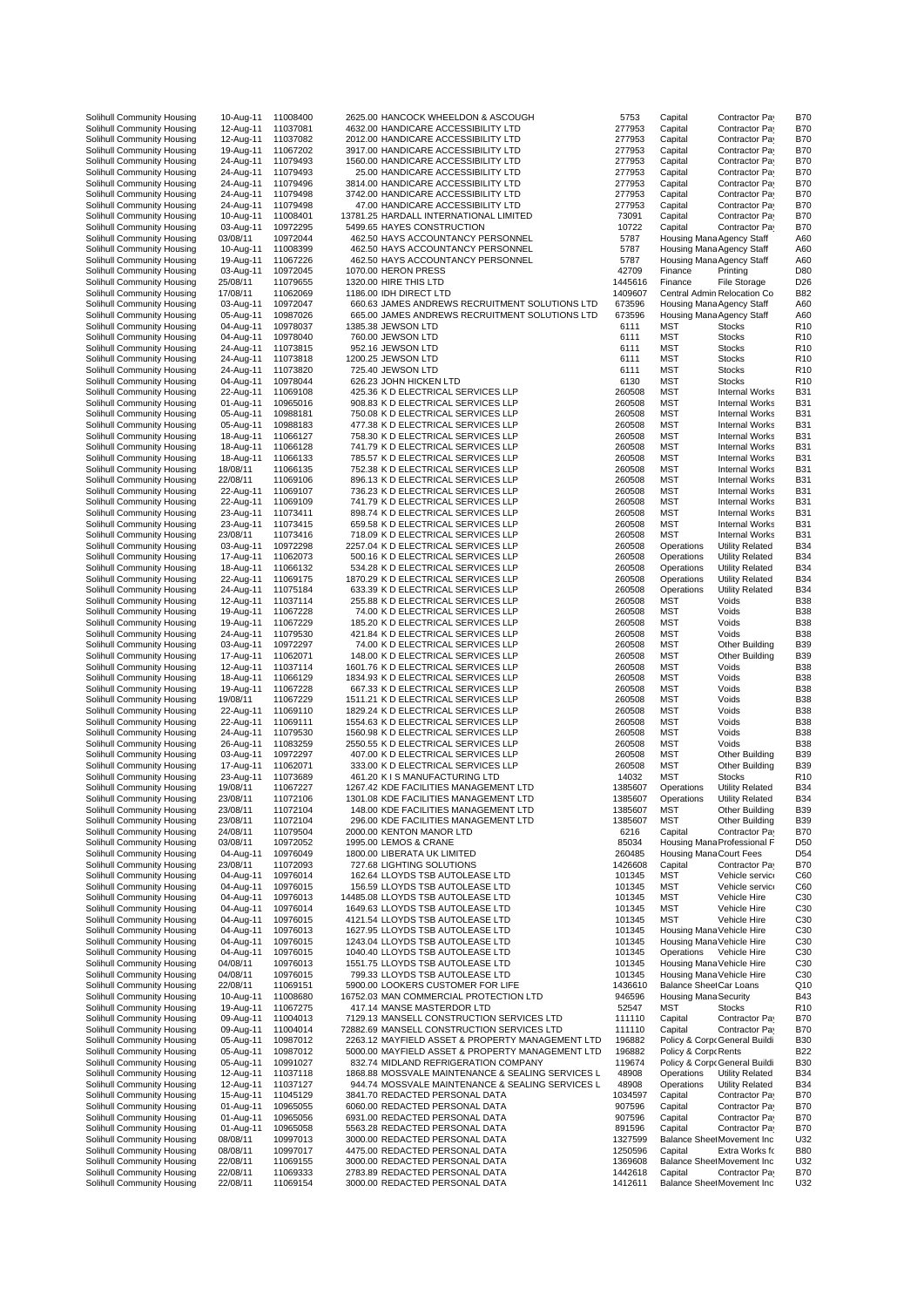| Solinuli Community Housing<br>Solihull Community Housing | ∠<br>25                              |
|----------------------------------------------------------|--------------------------------------|
| Solihull Community Housing<br>Solihull Community Housing | $\mathbf{2}$<br>$\overline{c}$       |
| Solihull Community Housing                               | $\overline{c}$                       |
| Solihull Community Housing<br>Solihull Community Housing | $\overline{c}$<br>2                  |
| Solihull Community Housing                               | 0                                    |
| Solihull Community Housing<br>Solihull Community Housing | 10<br>1 <sup>C</sup>                 |
| Solihull Community Housing                               | 0                                    |
| Solihull Community Housing                               | $\overline{c}$                       |
| Solihull Community Housing<br>Solihull Community Housing | $\overline{2}$<br>0                  |
| Solihull Community Housing                               | $\mathbf{2}$                         |
| Solihull Community Housing<br>Solihull Community Housing | $\overline{c}$<br>$\overline{c}$     |
| Solihull Community Housing                               | $\mathbf{2}$                         |
| Solihull Community Housing<br>Solihull Community Housing | 0<br>$\overline{c}$                  |
| Solihull Community Housing                               | $\mathbf{2}$                         |
| Solihull Community Housing<br>Solihull Community Housing | 0<br>$\mathbf{2}$                    |
| Solihull Community Housing                               | $\ddagger$                           |
| Solihull Community Housing                               | $\overline{c}$<br>$\mathbf{1}$       |
| Solihull Community Housing<br>Solihull Community Housing | $\ddagger$                           |
| Solihull Community Housing                               | 10                                   |
| Solihull Community Housing<br>Solihull Community Housing | 10<br>$\overline{c}$                 |
| Solihull Community Housing                               | $\mathbf{1}$                         |
| Solihull Community Housing<br>Solihull Community Housing | $\ddagger$<br>$\ddagger$             |
| Solihull Community Housing                               | $\ddagger$                           |
| Solihull Community Housing<br>Solihull Community Housing | $\ddagger$<br>$\ddagger$             |
| Solihull Community Housing                               | $\ddagger$                           |
| Solihull Community Housing                               | $\ddagger$<br>$\ddagger$             |
| Solihull Community Housing<br>Solihull Community Housing | $\ddagger$                           |
| Solihull Community Housing                               | O3                                   |
| Solihull Community Housing<br>Solihull Community Housing | $\overline{c}$<br>$\overline{c}$     |
| Solihull Community Housing                               | $\overline{c}$                       |
| Solihull Community Housing<br>Solihull Community Housing | 25<br>0                              |
| Solihull Community Housing                               | 1                                    |
| Solihull Community Housing<br>Solihull Community Housing | 0<br>0                               |
| Solihull Community Housing                               | 0                                    |
| Solihull Community Housing                               | 12                                   |
| Solihull Community Housing<br>Solihull Community Housing | 19<br>10                             |
| Solihull Community Housing                               | 10                                   |
| Solihull Community Housing<br>Solihull Community Housing | $\ddagger$<br>$\ddot{\phantom{1}}$   |
| Solihull Community Housing                               | 10                                   |
| Solihull Community Housing<br>Solihull Community Housing | $\ddot{\phantom{1}}$<br>1            |
| Solihull Community Housing                               | 1                                    |
| Solihull Community Housing                               | $\ddot{\phantom{1}}$<br>$\mathbf{1}$ |
| Solihull Community Housing<br>Solihull Community Housing | $\mathbf{1}$                         |
| Solihull Community Housing                               | 1 <sup>C</sup>                       |
| Solihull Community Housing<br>Solihull Community Housing | 1<br>1                               |
| Solihull Community Housing                               | $\ddagger$                           |
| Solihull Community Housing<br>Solihull Community Housing | $\ddagger$<br>$\ddagger$             |
| Solihull Community Housing                               | $\ddagger$                           |
| Solihull Community Housing<br>Solihull Community Housing | $\ddagger$<br>$\ddagger$             |
| Solihull Community Housing                               | $\ddagger$                           |
| Solihull Community Housing<br>Solihull Community Housing | $\ddagger$<br>$\ddagger$             |
| Solihull Community Housing                               | 1                                    |
| Solihull Community Housing                               | $\ddot{\phantom{a}}$<br>$\ddagger$   |
| Solihull Community Housing<br>Solihull Community Housing | 1                                    |
| Solihull Community Housing                               | $\ddagger$                           |
| Solihull Community Housing<br>Solihull Community Housing | $\ddagger$<br>$\mathbf{1}$           |
| Solihull Community Housing                               | 12                                   |
| Solihull Community Housing<br>Solihull Community Housing | $\mathbf{1}$<br>$\mathbf{1}$         |
| Solihull Community Housing                               | 12                                   |
| Solihull Community Housing                               | 12                                   |
| Solihull Community Housing<br>Solihull Community Housing | 1<br>10                              |
| Solihull Community Housing                               | 10                                   |
| Solihull Community Housing<br>Solihull Community Housing | 10<br>05                             |
| Solihull Community Housing                               | 0                                    |
| Solihull Community Housing<br>Solihull Community Housing | 1<br>$\ddagger$                      |
| Solihull Community Housing                               | 0                                    |
| Solihull Community Housing                               | 2<br>22                              |
| Solihull Community Housing                               |                                      |

| 11079643             | 2465.00 REDACT   |                                 |
|----------------------|------------------|---------------------------------|
| 11079641             | 13495.87 REDACT  |                                 |
| 11075179             |                  | 970.78 MTD SC/                  |
|                      |                  |                                 |
| 11075175             |                  | 882.36 MTD SC/                  |
| 11075169             |                  | 461.13 MTD SCA                  |
| 11075177             |                  | 485.25 MTD SC/                  |
| 11075178             |                  | 1307.20 MTD SCA                 |
| 10972081             |                  | 641.63 N H HOT                  |
| 11008094             |                  | 980.00 NATAS E                  |
| 11008096             |                  | 860.00 NATAS E                  |
|                      |                  |                                 |
| 10984015             |                  | 497.00 NATIONA                  |
| 11075210             |                  | 4905.64 NATIONV                 |
| 11075220             |                  | 1250.34 NATIONV                 |
| 10988221             |                  | 448.14 NATIONV                  |
| 11075212             |                  | 704.12 NATIONV                  |
| 11075213             |                  | 598.71 NATIONV                  |
|                      |                  |                                 |
| 11075216             |                  | 1986.53 NATIONV                 |
| 11075217             |                  | 454.54 NATIONV                  |
| 10988223             |                  | 507.81 NATIONV                  |
| 11072159             |                  | 621.17 NATIONV                  |
| 11075219             |                  | 521.54 NATIONV                  |
| 10972074             |                  | 989.58 NEOPOS                   |
|                      |                  |                                 |
| 11079514             |                  | 1195.00 NOPAC M                 |
| 11045014             |                  | 804.37 OAKLANI                  |
| 11069098             |                  | 1444.78 OAKLAN                  |
| 11008017             |                  | 7239.92 PACE PE                 |
| 11067279             |                  | 804.82 PACE PE                  |
| 11008330             |                  | 4909.15 Peter Grif              |
|                      |                  |                                 |
| 11008330             |                  | 1062.40 Peter Grif              |
| 11079531             |                  | 2225.00 PENNINO                 |
| 11062076             |                  | 1900.00 PENNWC                  |
| 11037148             | 18578.93 PINNACL |                                 |
| 11037157             | 51939.15 PINNACL |                                 |
|                      |                  |                                 |
| 11037153             |                  | 3128.36 PINNACL                 |
| 11037153             |                  | 8349.29 PINNACL                 |
| 11067203             | 13377.00 POLLOCI |                                 |
| 11051022             |                  | 7577.14 PREMIEF                 |
| 11051023             |                  | 4991.11 PREMIEF                 |
|                      |                  |                                 |
| 11037084             |                  | 1300.00 PRISM M                 |
| 11037084             |                  | 59.25 PRISM M                   |
| 10972300             |                  | 1452.92 QUALITY                 |
| 11079681             |                  | 1108.00 QUALITY                 |
| 11079607             |                  | 567.72 R J EVAN                 |
| 11079608             |                  | 910.00 R J EVAN                 |
|                      |                  |                                 |
| 11079611             |                  | 774.61 R J EVAN                 |
| 10972085             | 470.39 REED      |                                 |
| 11008701             | 470.39 REED      |                                 |
| 10972087             | 464.67 REED      |                                 |
| 10972089             | 464.67 REED      |                                 |
| 10972301             | 464.67 REED      |                                 |
| 11037164             | 464.67 REED      |                                 |
| 11067230             | 464.67 REED      |                                 |
|                      |                  |                                 |
| 11008684             | 532.80 REED      |                                 |
| 11008685             | 532.80 REED      |                                 |
| 11008686             | 493.07 REED      |                                 |
| 11008687             | 601.38 REED      |                                 |
| 11008688             | 569.80 REED      |                                 |
| 11008689             | 569.80 REED      |                                 |
|                      |                  |                                 |
| 11008691             | 532.80 REED      |                                 |
| 11008692             | 569.80 REED      |                                 |
| 11008693             | 431.76 REED      |                                 |
| 11008694             |                  |                                 |
|                      |                  |                                 |
|                      | 532.80 REED      |                                 |
| 11008695             | 569.80 REED      |                                 |
| 11008696             | 569.80 REED      |                                 |
| 11008697             | 735.01 REED      |                                 |
| 11008698             | 493.07 REED      |                                 |
| 11051026             | 432.00 REED      |                                 |
| 11051027             | 532.80 REED      |                                 |
| 11051029             | 493.07 REED      |                                 |
|                      |                  |                                 |
| 11051030             | 532.80 REED      |                                 |
| 11051031             | 501.15 REED      |                                 |
| 11051032             | 569.80 REED      |                                 |
| 11051033             | 569.80 REED      |                                 |
| 11051039             | 663.88 REED      |                                 |
| 11067231             |                  |                                 |
|                      | 569.80 REED      |                                 |
| 11067232             | 569.80 REED      |                                 |
| 11067233             | 532.80 REED      |                                 |
| 11067234             | 493.07 REED      |                                 |
| 11067235             | 532.80 REED      |                                 |
| 11067236             | 806.14 REED      |                                 |
| 11067237             | 643.79 REED      |                                 |
|                      |                  |                                 |
| 11008702             |                  | 2120.00 RIO ASPI                |
| 11037179             |                  | 420.00 SAPPHIR                  |
| 11008703             |                  | 476.67 SHB HIRI                 |
| 11008704             |                  | 476.67 SHB HIRI                 |
| 11037182             |                  | 449.67 SHB HIRI                 |
| 11037182             |                  | 27.00 SHB HIRI                  |
| 11008706             |                  | 697.57 SHELTOI                  |
|                      |                  |                                 |
| 11008254             |                  | 5042.36 SHIFNAL                 |
| 11008259             |                  | 1928.99 SHIFNAL                 |
| 11008259             |                  | 1377.32 SHIFNAL                 |
| 10989018             |                  | 742.90 SHIFNAL                  |
|                      |                  |                                 |
| 10965013             |                  | 623.00 SITEXOR                  |
| 11066107             |                  | 782.00 SITEXOR                  |
| 11051041             | 2776.51          | <b>SITEXOR</b>                  |
| 10972094             |                  | 663.00 SOCIAL I                 |
| 11069184<br>11069184 |                  | 1500.00 SOCITM<br>87.08. SOCITM |

| Solihull Community Housing                               | 25-Aug-11             | 11079643             | 2465.00 REDACTED PERSONAL DATA                               | 251878           | Capital                       | Contractor Pa                  | B70                   |
|----------------------------------------------------------|-----------------------|----------------------|--------------------------------------------------------------|------------------|-------------------------------|--------------------------------|-----------------------|
| Solihull Community Housing                               | 25/08/11              | 11079641             | 13495.87 REDACTED PERSONAL DATA                              | 1372608          | Capital                       | Contractor Pay                 | B70                   |
| Solihull Community Housing                               | 24-Aug-11             | 11075179             | 970.78 MTD SCAFFOLDING LTD                                   | 233945           | <b>MST</b>                    | Insurances                     | B27                   |
| Solihull Community Housing                               | 24-Aug-11             | 11075175             | 882.36 MTD SCAFFOLDING LTD                                   | 233945           | <b>MST</b>                    | <b>External Struc</b>          | <b>B33</b>            |
| Solihull Community Housing                               | 24-Aug-11             | 11075169             | 461.13 MTD SCAFFOLDING LTD                                   | 233945           | MST                           | <b>External Struc</b>          | B33                   |
| Solihull Community Housing                               | 24-Aug-11             | 11075177             | 485.25 MTD SCAFFOLDING LTD                                   | 233945           | <b>MST</b>                    | <b>External Struc</b>          | <b>B33</b>            |
| Solihull Community Housing                               | 24-Aug-11             | 11075178             | 1307.20 MTD SCAFFOLDING LTD                                  | 233945           | <b>MST</b>                    | <b>External Struc</b>          | B33                   |
| Solihull Community Housing                               | 03-Aug-11             | 10972081             | 641.63 N H HOTELS LTD                                        | 277461           |                               | Housing Mana B&B Accomm        | B23                   |
| Solihull Community Housing                               | 10/08/11              | 11008094             | 980.00 NATAS ENVIRONMENTAL LTD                               | 232465           | <b>MST</b>                    | <b>Internal Works</b>          | <b>B31</b>            |
| Solihull Community Housing                               | 10/08/11              | 11008096             | 860.00 NATAS ENVIRONMENTAL LTD                               | 232465           | <b>MST</b>                    | <b>Internal Works</b>          | B31                   |
| Solihull Community Housing                               | 05-Aug-11             | 10984015             | 497.00 NATIONAL GRID GAS PLC                                 | 153829           | Capital                       | Contractor Pay                 | B70                   |
| Solihull Community Housing                               | 24-Aug-11             | 11075210             | 4905.64 NATIONWIDE WINDOWS (UK) LTD                          | 87360            | <b>MST</b>                    | Insurances                     | B <sub>27</sub>       |
| Solihull Community Housing                               | 24-Aug-11             | 11075220             | 1250.34 NATIONWIDE WINDOWS (UK) LTD                          | 87360            | <b>MST</b>                    | Insurances                     | B <sub>27</sub>       |
| Solihull Community Housing                               | 05-Aug-11             | 10988221             | 448.14 NATIONWIDE WINDOWS (UK) LTD                           | 87360            | <b>MST</b>                    | <b>External Struc</b>          | B33                   |
| Solihull Community Housing                               | 24-Aug-11             | 11075212             | 704.12 NATIONWIDE WINDOWS (UK) LTD                           | 87360            | <b>MST</b>                    | <b>External Struc</b>          | <b>B33</b>            |
| Solihull Community Housing                               | 24-Aug-11             | 11075213             | 598.71 NATIONWIDE WINDOWS (UK) LTD                           | 87360            | <b>MST</b>                    | <b>External Struc</b>          | B33                   |
| Solihull Community Housing                               | 24-Aug-11             | 11075216             | 1986.53 NATIONWIDE WINDOWS (UK) LTD                          | 87360            | MST                           | <b>External Struc</b>          | B33                   |
| Solihull Community Housing                               | 24-Aug-11             | 11075217             | 454.54 NATIONWIDE WINDOWS (UK) LTD                           | 87360            | MST                           | <b>External Struc</b>          | B33                   |
| Solihull Community Housing                               | 05-Aug-11             | 10988223             | 507.81 NATIONWIDE WINDOWS (UK) LTD                           | 87360            | MST                           | <b>External Struc</b>          | B33                   |
|                                                          | 23-Aug-11             | 11072159             | 621.17 NATIONWIDE WINDOWS (UK) LTD                           | 87360            | <b>MST</b>                    |                                | B33                   |
| Solihull Community Housing                               |                       |                      | 521.54 NATIONWIDE WINDOWS (UK) LTD                           |                  |                               | <b>External Struc</b>          |                       |
| Solihull Community Housing                               | 24-Aug-11             | 11075219             |                                                              | 87360            | <b>MST</b>                    | <b>External Struc</b>          | B33                   |
| Solihull Community Housing                               | 03-Aug-11             | 10972074             | 989.58 NEOPOST FINANCE LTD                                   | 115406           | Finance                       | Stationery                     | D <sub>25</sub>       |
| Solihull Community Housing                               | 24-Aug-11             | 11079514             | 1195.00 NOPAC MIDLAND SUPPLIES                               | 9619             | Capital                       | Contractor Pay                 | <b>B70</b>            |
| Solihull Community Housing                               | 15-Aug-11             | 11045014             | 804.37 OAKLAND EXCELSIOR                                     | 222707           | Capital                       | Contractor Pay                 | B70                   |
| Solihull Community Housing                               | 22-Aug-11             | 11069098             | 1444.78 OAKLAND EXCELSIOR                                    | 222707           | Capital                       | Contractor Pay                 | B70                   |
| Solihull Community Housing                               | 10-Aug-11             | 11008017             | 7239.92 PACE PETROLEUM LTD                                   | 112230           | MST                           | <b>Stocks</b>                  | R <sub>1</sub>        |
| Solihull Community Housing                               | 19-Aug-11             | 11067279             | 804.82 PACE PETROLEUM LTD                                    | 112230           | <b>MST</b>                    | <b>Stocks</b>                  | R <sub>10</sub>       |
| Solihull Community Housing                               | 10/08/11              | 11008330             | 4909.15 Peter Griffiths Independent Consultant               | 1242596          |                               | Housing Mana Agency Staff      | A60                   |
| Solihull Community Housing                               | 10/08/11              | 11008330             | 1062.40 Peter Griffiths Independent Consultant               | 1242596          |                               | Housing Mana Agency Staff      | A60                   |
| Solihull Community Housing                               | 24-Aug-11             | 11079531             | 2225.00 PENNINGTON CHOICE LTD                                | 227134           | Operations                    | Other Fees an                  | D59                   |
| Solihull Community Housing                               | 17-Aug-11             | 11062076             | 1900.00 PENNWOOD LTD                                         | 250971           | Policy & Corp Training        |                                | A80                   |
| Solihull Community Housing                               | 12-Aug-11             | 11037148             | 18578.93 PINNACLE HOUSING LTD                                | 280244           | <b>Balance Shee Creditors</b> |                                | S08                   |
| Solihull Community Housing                               | 12-Aug-11             | 11037157             | 51939.15 PINNACLE HOUSING LTD                                | 280244           |                               | <b>Balance Sheet Creditors</b> | S08                   |
| Solihull Community Housing                               | 12-Aug-11             | 11037153             | 3128.36 PINNACLE HOUSING LTD                                 | 280244           | <b>MST</b>                    | Voids                          | B38                   |
| Solihull Community Housing                               | 12-Aug-11             | 11037153             | 8349.29 PINNACLE HOUSING LTD                                 | 280244           | <b>MST</b>                    | Voids                          | B38                   |
| Solihull Community Housing                               | 19-Aug-11             | 11067203             | 13377.00 POLLOCK LIFTS                                       | 79591            | Capital                       | Contractor Pay                 | B70                   |
| Solihull Community Housing                               | 15-Aug-11             | 11051022             | 7577.14 PREMIER WASTE UK PLC                                 | 125294           | <b>MST</b>                    | <b>Waste Disposa</b>           | E <sub>2</sub>        |
| Solihull Community Housing                               | 15-Aug-11             | 11051023             | 4991.11 PREMIER WASTE UK PLC                                 | 125294           | <b>MST</b>                    | <b>Waste Disposa</b>           | E <sub>2</sub>        |
| Solihull Community Housing                               | 12-Aug-11             | 11037084             | 1300.00 PRISM MEDICAL UK LIMITED                             | 247609           | Capital                       | Contractor Pay                 | B70                   |
| Solihull Community Housing                               | 12-Aug-11             | 11037084             | 59.25 PRISM MEDICAL UK LIMITED                               | 247609           | Capital                       | Contractor Pay                 | B70                   |
| Solihull Community Housing                               | 03/08/11              | 10972300             | 1452.92 QUALITY GAS AUDIT SERVICES LTD                       | 118053           | Operations                    | <b>Utility Related</b>         | B34                   |
| Solihull Community Housing                               | 25-Aug-11             | 11079681             | 1108.00 QUALITY OFFICE SUPPLIES LTD                          | 7385             | Finance                       | <b>ICT Consumal</b>            | D <sub>33</sub>       |
| Solihull Community Housing                               | 25-Aug-11             | 11079607             | 567.72 R J EVANS KNOWLES & PARTNERS                          | 7412             | Capital                       | Contractor Pay                 | B70                   |
| Solihull Community Housing                               | 25-Aug-11             |                      | 910.00 R J EVANS KNOWLES & PARTNERS                          | 7412             | Capital                       |                                | B70                   |
|                                                          |                       | 11079608             |                                                              |                  |                               | Contractor Pay                 | <b>B70</b>            |
| Solihull Community Housing                               | 25/08/11              | 11079611             | 774.61 R J EVANS KNOWLES & PARTNERS                          | 7412             | Capital                       | Contractor Pay                 |                       |
| Solihull Community Housing                               | 03-Aug-11             | 10972085             | 470.39 REED                                                  | 260459           | <b>MST</b>                    | Agency Staff                   | A60                   |
| Solihull Community Housing                               | 10-Aug-11             | 11008701             | 470.39 REED                                                  | 260459           | MST                           | <b>Agency Staff</b>            | A60                   |
| Solihull Community Housing                               | 03-Aug-11             | 10972087             | 464.67 REED                                                  | 260459           |                               | Policy & Corp Agency Staff     | A60                   |
| Solihull Community Housing                               | 03-Aug-11             | 10972089             | 464.67 REED                                                  | 260459           |                               | Policy & Corp Agency Staff     | A60                   |
| Solihull Community Housing                               | 03-Aug-11             | 10972301             | 464.67 REED                                                  | 260459           |                               | Policy & Corp Agency Staff     | A60                   |
| Solihull Community Housing                               | 12/08/11              | 11037164             | 464.67 REED                                                  | 260459           |                               | Policy & CorpoAgency Staff     | A60                   |
| Solihull Community Housing                               | 19/08/11              | 11067230             | 464.67 REED                                                  | 260459           |                               | Policy & Corp Agency Staff     | A60                   |
| Solihull Community Housing                               | 10/08/11              | 11008684             | 532.80 REED                                                  | 260459           | <b>MST</b>                    | <b>Agency Staff</b>            | A60                   |
| Solihull Community Housing                               | 10/08/11              | 11008685             | 532.80 REED                                                  | 260459           | <b>MST</b>                    | <b>Agency Staff</b>            | A60                   |
| Solihull Community Housing                               | 10-Aug-11             | 11008686             | 493.07 REED                                                  | 260459           | MST                           | <b>Agency Staff</b>            | A60                   |
| Solihull Community Housing                               | 10-Aug-11             | 11008687             | 601.38 REED                                                  | 260459           | <b>MST</b>                    | Agency Staff                   | A60                   |
| Solihull Community Housing                               | 10/08/11              | 11008688             | 569.80 REED                                                  | 260459           | <b>MST</b>                    | <b>Agency Staff</b>            | A60                   |
| Solihull Community Housing                               | 10-Aug-11             | 11008689             | 569.80 REED                                                  | 260459           | MST                           | <b>Agency Staff</b>            | A60                   |
| Solihull Community Housing                               | 10-Aug-11             | 11008691             | 532.80 REED                                                  | 260459           | <b>MST</b>                    | <b>Agency Staff</b>            | A60                   |
| Solihull Community Housing                               | 10-Aug-11             | 11008692             | 569.80 REED                                                  | 260459           | <b>MST</b>                    | <b>Agency Staff</b>            | A60                   |
| Solihull Community Housing                               | 10-Aug-11             | 11008693             | 431.76 REED                                                  | 260459           | <b>MST</b>                    | <b>Agency Staff</b>            | A60                   |
| Solihull Community Housing                               | 10-Aug-11             | 11008694             | 532.80 REED                                                  | 260459           | <b>MST</b>                    | <b>Agency Staff</b>            | A60                   |
| Solihull Community Housing                               | 10-Aug-11             | 11008695             | 569.80 REED                                                  | 260459           | <b>MST</b>                    | <b>Agency Staff</b>            | A60                   |
| Solihull Community Housing                               | 10/08/11              | 11008696             | 569.80 REED                                                  | 260459           | <b>MST</b>                    | Agency Staff                   | ARC                   |
| Solihull Community Housing                               | 10-Aug-11             | 11008697             | 735.01 REED                                                  | 260459           | <b>MST</b>                    | <b>Agency Staff</b>            | A60                   |
| Solihull Community Housing                               | 10-Aug-11             | 11008698             | 493.07 REED                                                  | 260459           | MST                           | <b>Agency Staff</b>            | A60                   |
| Solihull Community Housing                               | 15-Aug-11             | 11051026             | 432.00 REED                                                  | 260459           | <b>MST</b>                    | <b>Agency Staff</b>            | A60                   |
| Solihull Community Housing                               | 15-Aug-11             | 11051027             | 532.80 REED                                                  | 260459           | <b>MST</b>                    | <b>Agency Staff</b>            | A60                   |
| Solihull Community Housing                               | 15-Aug-11             | 11051029             | 493.07 REED                                                  | 260459           | MST                           | Agency Staff                   | A60                   |
| Solihull Community Housing                               | 15-Aug-11             | 11051030             | 532.80 REED                                                  | 260459           | <b>MST</b>                    | <b>Agency Staff</b>            | A60                   |
| Solihull Community Housing                               | 15-Aug-11             | 11051031             | 501.15 REED                                                  | 260459           | <b>MST</b>                    | <b>Agency Staff</b>            | A60                   |
| Solihull Community Housing                               | 15-Aug-11             | 11051032             | 569.80 REED                                                  | 260459           | MST                           | <b>Agency Staff</b>            | A60                   |
| Solihull Community Housing                               | 15-Aug-11             | 11051033             | 569.80 REED                                                  | 260459           | MST                           | <b>Agency Staff</b>            | A60                   |
| Solihull Community Housing                               | 15-Aug-11             |                      |                                                              | 260459           | <b>MST</b>                    |                                |                       |
|                                                          |                       | 11051039             | 663.88 REED                                                  |                  |                               | <b>Agency Staff</b>            | A60                   |
| Solihull Community Housing<br>Solihull Community Housing | 19-Aug-11             | 11067231             | 569.80 REED                                                  | 260459           | MST                           | Agency Staff                   | A60                   |
|                                                          | 19-Aug-11             | 11067232             | 569.80 REED                                                  | 260459           | MST                           | <b>Agency Staff</b>            | A60                   |
| Solihull Community Housing                               | 19-Aug-11             | 11067233             | 532.80 REED                                                  | 260459           | MST                           | <b>Agency Staff</b>            | A60                   |
| Solihull Community Housing                               | 19-Aug-11             | 11067234             | 493.07 REED                                                  | 260459           | MST                           | <b>Agency Staff</b>            | A60                   |
| Solihull Community Housing                               | 19-Aug-11             | 11067235             | 532.80 REED                                                  | 260459           | MST                           | <b>Agency Staff</b>            | A60                   |
| Solihull Community Housing                               | 19-Aug-11             | 11067236             | 806.14 REED                                                  | 260459           | MST                           | <b>Agency Staff</b>            | A60                   |
| Solihull Community Housing                               | 19-Aug-11             | 11067237             | 643.79 REED                                                  | 260459           | <b>MST</b>                    | <b>Agency Staff</b>            | A60                   |
| Solihull Community Housing                               | 10-Aug-11             | 11008702             | 2120.00 RIO ASPHALT & PAVING CO LTD                          | 7547             | MST                           | <b>External Struc</b>          | B33                   |
| Solihull Community Housing                               | 12/08/11              | 11037179             | 420.00 SAPPHIRE MANAGEMENT SERVICES UK LTD                   | 209446           |                               | Policy & Corp Agency Staff     | A60                   |
| Solihull Community Housing                               | 10-Aug-11             | 11008703             | 476.67 SHB HIRE LTD                                          | 285803           |                               | Policy & Corp Vehicle Hire     | CЗ                    |
| Solihull Community Housing                               | 10-Aug-11             | 11008704             | 476.67 SHB HIRE LTD                                          | 285803           |                               | Policy & Corp Vehicle Hire     | C3C                   |
| Solihull Community Housing                               | 12/08/11              | 11037182             | 449.67 SHB HIRE LTD                                          | 285803           |                               | Policy & Corp Vehicle Hire     | CЗ                    |
| Solihull Community Housing                               | 12/08/11              | 11037182             | 27.00 SHB HIRE LTD                                           | 285803           |                               | Policy & Corp Vehicle Hire     | CЗ                    |
| Solihull Community Housing                               | 10-Aug-11             | 11008706             | 697.57 SHELTON DEVELOPMENT SERVICES                          | 256562           |                               | Policy & CorpolCT Software     | D31                   |
| Solihull Community Housing                               | 10/08/11              | 11008254             | 5042.36 SHIFNAL ENVIRONMENTAL SAFETY LTD                     | 1050596          | <b>MST</b>                    | <b>Internal Works</b>          | B31                   |
| Solihull Community Housing                               | 10/08/11              | 11008259             | 1928.99 SHIFNAL ENVIRONMENTAL SAFETY LTD                     | 1050596          | <b>MST</b>                    | <b>Internal Works</b>          | <b>B31</b>            |
| Solihull Community Housing                               | 10/08/11              | 11008259             | 1377.32 SHIFNAL ENVIRONMENTAL SAFETY LTD                     | 1050596          | MST                           | <b>Internal Works</b>          | B31                   |
| Solihull Community Housing                               | 05/08/11              | 10989018             | 742.90 SHIFNAL ENVIRONMENTAL SAFETY LTD                      | 1050596          | Capital                       | Contractor Pay                 | B70                   |
| Solihull Community Housing                               | 01-Aug-11             | 10965013             | 623.00 SITEXORBIS                                            | 234075           | <b>MST</b>                    | <b>Internal Works</b>          | <b>B31</b>            |
| Solihull Community Housing                               | 18-Aug-11             | 11066107             | 782.00 SITEXORBIS                                            | 234075           | <b>MST</b>                    | <b>Internal Works</b>          | <b>B31</b>            |
| Solihull Community Housing                               | 15-Aug-11             | 11051041             | 2776.51 SITEXORBIS                                           | 234075           |                               | Policy & Corp Other Fees an    | D <sub>59</sub>       |
|                                                          |                       |                      |                                                              |                  |                               |                                |                       |
|                                                          |                       |                      |                                                              |                  |                               |                                |                       |
| Solihull Community Housing                               | 03-Aug-11             | 10972094             | 663.00 SOCIAL LANDLORDS CRIME & NUISANCE GROUP               | 86051            |                               | Housing Mana Professional F    | D50                   |
| Solihull Community Housing<br>Solihull Community Housing | 22-Aug-11<br>22/08/11 | 11069184<br>11069184 | 1500.00 SOCITM CONSULTING LTD<br>87.08 SOCITM CONSULTING LTD | 260755<br>260755 | Capital<br>Capital            | ICT - General<br>ICT - General | D30<br>D <sub>3</sub> |

| 251878           | Capital                                                   | Contractor Pay                                 | <b>B70</b>        |
|------------------|-----------------------------------------------------------|------------------------------------------------|-------------------|
| 372608           | Capital                                                   | Contractor Pay                                 | <b>B70</b>        |
| 233945           | MST                                                       | Insurances                                     | B <sub>27</sub>   |
| 233945           | MST                                                       | <b>External Struc</b>                          | <b>B33</b>        |
| 233945<br>233945 | MST                                                       | <b>External Struc</b>                          | B33<br><b>B33</b> |
| 233945           | MST<br>MST                                                | <b>External Struc</b><br><b>External Struc</b> | B33               |
| 277461           |                                                           | Housing ManaB&B Accomm                         | <b>B23</b>        |
| 232465           | MST                                                       | <b>Internal Works</b>                          | B31               |
| 232465           | MST                                                       | <b>Internal Works</b>                          | <b>B31</b>        |
| 53829            | Capital                                                   | Contractor Pay                                 | <b>B70</b>        |
| 87360            | MST                                                       | Insurances                                     | B27               |
| 87360            | MST                                                       | Insurances                                     | B27               |
| 87360            | MST                                                       | <b>External Struc</b>                          | <b>B33</b>        |
| 87360            | MST                                                       | <b>External Struc</b>                          | B <sub>33</sub>   |
| 87360            | <b>MST</b>                                                | <b>External Struc</b>                          | B33               |
| 87360            | MST                                                       | <b>External Struc</b>                          | B33               |
| 87360            | MST                                                       | <b>External Struc</b>                          | B33               |
| 87360            | <b>MST</b>                                                | <b>External Struc</b><br><b>External Struc</b> | B33<br><b>B33</b> |
| 87360<br>87360   | MST<br>MST                                                | <b>External Struc</b>                          | B33               |
| 15406            | Finance                                                   | Stationery                                     | D <sub>25</sub>   |
| 9619             | Capital                                                   | Contractor Pay                                 | B70               |
| 22707            | Capital                                                   | Contractor Pay                                 | B70               |
| 22707            | Capital                                                   | Contractor Pay                                 | <b>B70</b>        |
| 12230            | MST                                                       | <b>Stocks</b>                                  | R10               |
| 12230            | MST                                                       | <b>Stocks</b>                                  | R10               |
| 242596           | Housing Mana Agency Staff                                 |                                                | A60               |
| 242596           | Housing Mana Agency Staff                                 |                                                | A60               |
| 27134            |                                                           | Operations Other Fees an                       | D <sub>59</sub>   |
| 250971           | Policy & Corp Training                                    |                                                | A80               |
| 280244           | <b>Balance SheetCreditors</b>                             |                                                | S <sub>08</sub>   |
| 280244           | <b>Balance SheetCreditors</b>                             |                                                | S <sub>08</sub>   |
| 280244           | MST                                                       | Voids                                          | B38               |
| 280244<br>79591  | MST                                                       | Voids<br>Contractor Pay                        | B38<br><b>B70</b> |
| 25294            | Capital<br>MST                                            | Waste Disposa                                  | E <sub>20</sub>   |
| 25294            | MST                                                       | <b>Waste Disposa</b>                           | E <sub>2</sub>    |
| 247609           | Capital                                                   | Contractor Pay                                 | <b>B70</b>        |
| 247609           | Capital                                                   | Contractor Pay                                 | <b>B70</b>        |
| 18053            | Operations                                                | <b>Utility Related</b>                         | B34               |
| 7385             | Finance                                                   | <b>ICT Consumal</b>                            | D <sub>33</sub>   |
| 7412             | Capital                                                   | Contractor Pay                                 | B70               |
| 7412             | Capital                                                   | Contractor Pay                                 | B70               |
| 7412             | Capital                                                   | Contractor Pay                                 | B70               |
| 260459           | MST                                                       | Agency Staff                                   | A60               |
| 260459           | MST                                                       | <b>Agency Staff</b>                            | A60               |
| 260459           | Policy & Corp Agency Staff                                |                                                | A60               |
| 260459           | Policy & Corp Agency Staff                                |                                                | A60               |
| 260459           | Policy & Corp Agency Staff                                |                                                | A60               |
| 260459<br>260459 | Policy & Corp Agency Staff<br>Policy & Corpt Agency Staff |                                                | A60<br>A60        |
| 260459           | MST                                                       | <b>Agency Staff</b>                            | A60               |
| 260459           | MST                                                       | <b>Agency Staff</b>                            | A60               |
| 260459           | MST                                                       | Agency Staff                                   | A60               |
| 260459           | <b>MST</b>                                                | Agency Staff                                   | A60               |
| 260459           | MST                                                       | <b>Agency Staff</b>                            | A60               |
| 260459           | MST                                                       | <b>Agency Staff</b>                            | A60               |
| 260459           | <b>MST</b>                                                | <b>Agency Staff</b>                            | A60               |
| 260459           | MST                                                       | Agency Staff                                   | A60               |
| 260459           | MST                                                       | Agency Staff                                   | A60               |
| 260459           | MST                                                       | Agency Staff                                   | A60               |
| 260459           | MST                                                       | Agency Staff                                   | A60               |
| 260459           | MST                                                       | <b>Agency Staff</b>                            | A60               |
| 260459<br>260459 | MST<br>MST                                                | <b>Agency Staff</b><br><b>Agency Staff</b>     | A60<br>A60        |
| 260459           | MST                                                       |                                                | A60               |
| 260459           | MST                                                       | Agency Staff<br><b>Agency Staff</b>            | A60               |
| 260459           | MST                                                       | <b>Agency Staff</b>                            | A <sub>6</sub> C  |
| 260459           | MST                                                       | <b>Agency Staff</b>                            | A60               |
| 260459           | MST                                                       | <b>Agency Staff</b>                            | A60               |
| 260459           | MST                                                       | <b>Agency Staff</b>                            | A60               |
| 260459           | MST                                                       | Agency Staff                                   | A60               |
| 260459           | <b>MST</b>                                                | <b>Agency Staff</b>                            | A60               |
| 260459           | MST                                                       | <b>Agency Staff</b>                            | A60               |
| 260459           | MST                                                       | <b>Agency Staff</b>                            | A60               |
| 260459           | MST                                                       | <b>Agency Staff</b>                            | A <sub>6</sub> C  |
| 260459           | MST                                                       | Agency Staff                                   | A60               |
| 260459           | MST<br><b>MST</b>                                         | <b>Agency Staff</b>                            | A60               |
| 260459<br>260459 | MST                                                       | <b>Agency Staff</b>                            | A60               |
| 7547             | MST                                                       | Agency Staff<br><b>External Struc</b>          | A60<br>B33        |
| 209446           | Policy & Corp Agency Staff                                |                                                | A60               |
| 285803           | Policy & Corpr Vehicle Hire                               |                                                | C <sub>3</sub>    |
| 285803           | Policy & Corp Vehicle Hire                                |                                                | C <sub>3</sub>    |
| 285803           | Policy & Corpr Vehicle Hire                               |                                                | C <sub>3</sub>    |
| 285803           | Policy & Corp Vehicle Hire                                |                                                | C30               |
| 256562           | Policy & CorpolCT Software                                |                                                | D31               |
| 050596           | MST                                                       | <b>Internal Works</b>                          | B31               |
| 050596           | MST                                                       | <b>Internal Works</b>                          | <b>B31</b>        |
| 050596           | MST                                                       | <b>Internal Works</b>                          | <b>B31</b>        |
| 050596           | Capital                                                   | Contractor Pay                                 | <b>B70</b>        |
| 234075           | MST                                                       | <b>Internal Works</b>                          | B31               |
| 234075           | MST                                                       | <b>Internal Works</b>                          | <b>B31</b>        |
| 234075           |                                                           | Policy & Corp Other Fees an                    | D <sub>59</sub>   |
| 86051            |                                                           | Housing Mana Professional F                    | D50               |
| 260755           | Capital                                                   | ICT - General                                  | D30               |
| 260755           | Capital                                                   | ICT - General                                  | D30               |
|                  |                                                           |                                                |                   |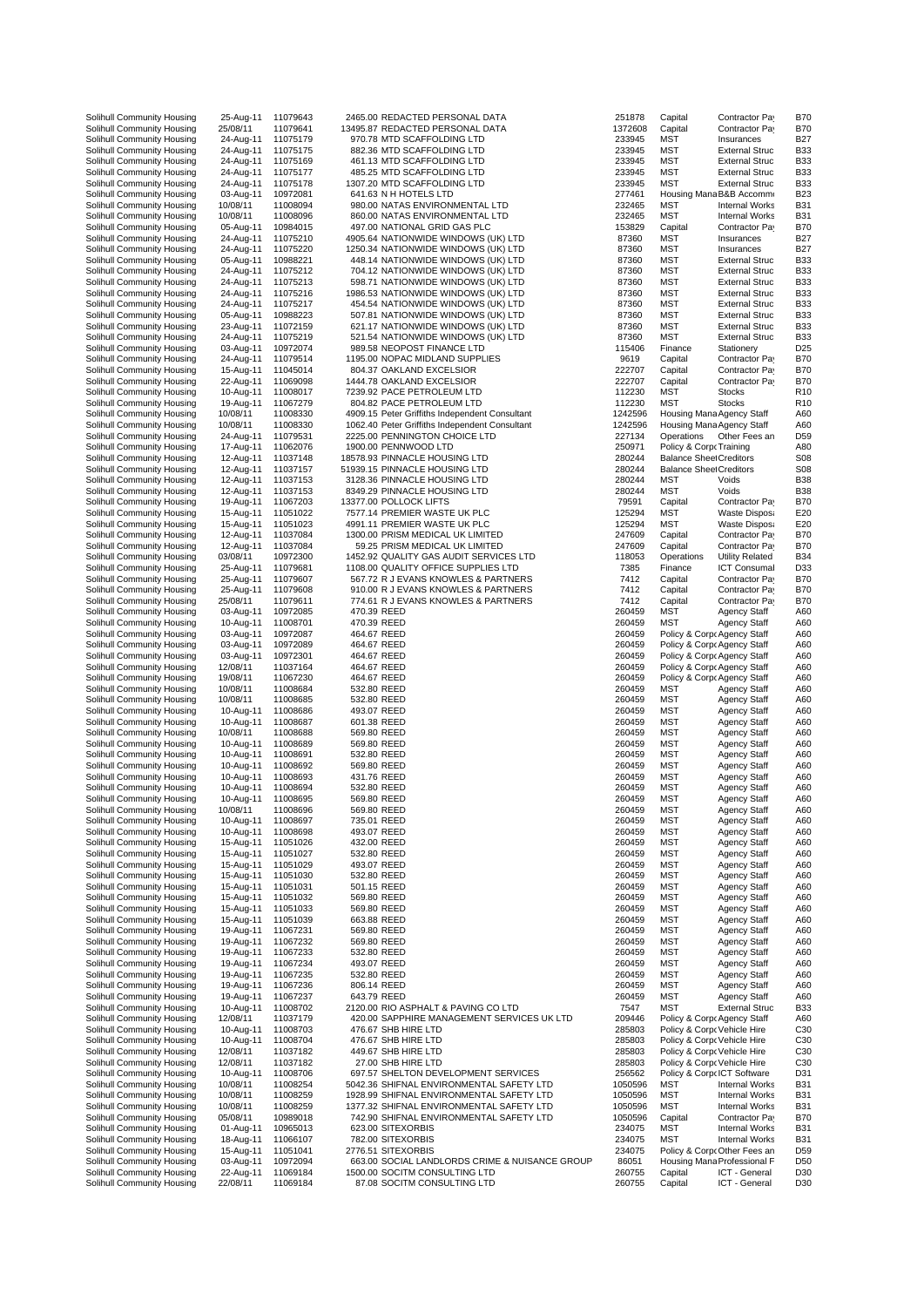| Solihull Community Housing                               | 23-Aug-11              | 11072119             | 555.83 SOLIHULL MBC                                        | 69188            |                         | Housing Mana Council Tax                       | <b>B21</b>      |
|----------------------------------------------------------|------------------------|----------------------|------------------------------------------------------------|------------------|-------------------------|------------------------------------------------|-----------------|
| Solihull Community Housing                               | 12-Aug-11              | 11037063             | 27913.46 SOLIHULL MBC                                      | 9466             |                         | Balance Shee Creditor: Solih                   | S <sub>09</sub> |
| Solihull Community Housing                               | 12-Aug-11              | 11037063             | 60.00 SOLIHULL MBC                                         | 9466             |                         | Balance Sheet Creditor: Solih                  | S <sub>09</sub> |
| Solihull Community Housing                               | 12-Aug-11              | 11037186             | 15337.93 SOLIHULL MBC                                      | 9466             |                         | Balance Sheet Creditor: Solih                  | S <sub>09</sub> |
| Solihull Community Housing                               | 12-Aug-11              | 11037186             | 84424.76 SOLIHULL MBC                                      | 9466             |                         | Balance Sheet Creditor: Solih                  | S <sub>09</sub> |
| Solihull Community Housing                               | 05-Aug-11              | 10988218             | 3356.14 SUPERIOR PLUMBING INSTALLATION LTD                 | 8091             | <b>MST</b>              | <b>Internal Works</b>                          | <b>B31</b>      |
| Solihull Community Housing                               | 18-Aug-11              | 11066140             | 3123.44 SUPERIOR PLUMBING INSTALLATION LTD                 | 8091             | <b>MST</b>              | <b>Internal Works</b>                          | <b>B31</b>      |
| Solihull Community Housing                               | 18-Aug-11              | 11066141             | 3361.44 SUPERIOR PLUMBING INSTALLATION LTD                 | 8091             | MST                     | <b>Internal Works</b>                          | <b>B31</b>      |
| Solihull Community Housing                               | 18-Aug-11              | 11066142             | 3361.44 SUPERIOR PLUMBING INSTALLATION LTD                 | 8091             | <b>MST</b>              | <b>Internal Works</b>                          | <b>B31</b>      |
| Solihull Community Housing                               | 18-Aug-11              | 11066143             | 3584.44 SUPERIOR PLUMBING INSTALLATION LTD                 | 8091             | <b>MST</b>              | <b>Internal Works</b>                          | <b>B31</b>      |
| Solihull Community Housing                               | 18-Aug-11              | 11066144             | 3346.44 SUPERIOR PLUMBING INSTALLATION LTD                 | 8091             | MST                     | <b>Internal Works</b>                          | <b>B31</b>      |
|                                                          |                        |                      | 3346.44 SUPERIOR PLUMBING INSTALLATION LTD                 |                  | <b>MST</b>              |                                                |                 |
| Solihull Community Housing                               | 18-Aug-11              | 11066145             |                                                            | 8091             |                         | <b>Internal Works</b>                          | B31             |
| Solihull Community Housing                               | 18-Aug-11              | 11066146             | 3584.44 SUPERIOR PLUMBING INSTALLATION LTD                 | 8091             | <b>MST</b>              | <b>Internal Works</b>                          | <b>B31</b>      |
| Solihull Community Housing                               | 18-Aug-11              | 11066147             | 3346.44 SUPERIOR PLUMBING INSTALLATION LTD                 | 8091             | MST                     | <b>Internal Works</b>                          | <b>B31</b>      |
| Solihull Community Housing                               | 22-Aug-11              | 11069129             | 3508.74 SUPERIOR PLUMBING INSTALLATION LTD                 | 8091             | MST                     | <b>Internal Works</b>                          | <b>B31</b>      |
| Solihull Community Housing                               | 23-Aug-11              | 11072165             | 3346.44 SUPERIOR PLUMBING INSTALLATION LTD                 | 8091             | MST                     | <b>Internal Works</b>                          | <b>B31</b>      |
| Solihull Community Housing                               | 03-Aug-11              | 10972304             | 5924.80 SUPERIOR PLUMBING INSTALLATION LTD                 | 8091             | Operations              | <b>Utility Related</b>                         | B34             |
| Solihull Community Housing                               | 03-Aug-11              | 10972305             | 3412.05 SUPERIOR PLUMBING INSTALLATION LTD                 | 8091             | Operations              | <b>Utility Related</b>                         | B34             |
| Solihull Community Housing                               | 05/08/11               | 10989022             | 684.67 SUPERIOR PLUMBING INSTALLATION LTD                  | 8091             | Operations              | <b>Utility Related</b>                         | B34             |
| Solihull Community Housing                               | 05-Aug-11              | 10989023             | 684.67 SUPERIOR PLUMBING INSTALLATION LTD                  | 8091             | Operations              | <b>Utility Related</b>                         | B34             |
| Solihull Community Housing                               | 10-Aug-11              | 11008713             | 3041.75 SUPERIOR PLUMBING INSTALLATION LTD                 | 8091             | Operations              | <b>Utility Related</b>                         | B34             |
| Solihull Community Housing                               | 12-Aug-11              | 11037190             | 6625.13 SUPERIOR PLUMBING INSTALLATION LTD                 | 8091             | Operations              | <b>Utility Related</b>                         | B34             |
| Solihull Community Housing                               | 25-Aug-11              | 11079639             | 2380.50 SUPERIOR PLUMBING INSTALLATION LTD                 | 8091             | Operations              | <b>Utility Related</b>                         | B34             |
| Solihull Community Housing                               | 25-Aug-11              | 11079682             | 2823.24 SUPERIOR PLUMBING INSTALLATION LTD                 | 8091             | Operations              | <b>Utility Related</b>                         | B34             |
| Solihull Community Housing                               | 05-Aug-11              | 10989021             | 43636.72 SUPERIOR PLUMBING INSTALLATION LTD                | 8091             | Operations              | <b>Utility Related</b>                         | B34             |
| Solihull Community Housing                               | 24-Aug-11              | 11075205             | 1373.42 SUPERIOR PLUMBING INSTALLATION LTD                 | 8091             | MST                     | Vandalism                                      | B <sub>35</sub> |
| Solihull Community Housing                               | 17-Aug-11              | 11062079             | 608.35 SUPERIOR PLUMBING INSTALLATION LTD                  | 8091             | <b>MST</b>              | <b>Internal Works</b>                          | <b>B31</b>      |
| Solihull Community Housing                               | 17-Aug-11              | 11062080             | 541.26 SUPERIOR PLUMBING INSTALLATION LTD                  | 8091             | MST                     | <b>Internal Works</b>                          | <b>B31</b>      |
| Solihull Community Housing                               | 17-Aug-11              | 11062079             | 1296.05 SUPERIOR PLUMBING INSTALLATION LTD                 | 8091             | MST                     | <b>Internal Works</b>                          | <b>B31</b>      |
| Solihull Community Housing                               | 17-Aug-11              | 11062080             | 1112.59 SUPERIOR PLUMBING INSTALLATION LTD                 | 8091             | MST                     | <b>Internal Works</b>                          | B31             |
| Solihull Community Housing                               | 24-Aug-11              | 11075202             | 1522.80 SUPERIOR PLUMBING INSTALLATION LTD                 | 8091             | Capital                 | Contractor Pay                                 | B70             |
|                                                          | 24-Aug-11              | 11075203             | 2049.15 SUPERIOR PLUMBING INSTALLATION LTD                 | 8091             |                         | Contractor Pay                                 |                 |
| Solihull Community Housing<br>Solihull Community Housing |                        |                      |                                                            |                  | Capital                 |                                                | B70             |
|                                                          | 24-Aug-11              | 11075204             | 1955.80 SUPERIOR PLUMBING INSTALLATION LTD                 | 8091             | Capital                 | Contractor Pay                                 | B70             |
| Solihull Community Housing                               | 24-Aug-11              | 11075206             | 1373.42 SUPERIOR PLUMBING INSTALLATION LTD                 | 8091             | Capital                 | Contractor Pay                                 | B70             |
| Solihull Community Housing                               | 24-Aug-11              | 11075207             | 2189.62 SUPERIOR PLUMBING INSTALLATION LTD                 | 8091             | Capital                 | Contractor Pay                                 | B70             |
| Solihull Community Housing                               | 24/08/11               | 11075208             | 2087.53 SUPERIOR PLUMBING INSTALLATION LTD                 | 8091             | Capital                 | Contractor Pay                                 | B70             |
| Solihull Community Housing                               | 24-Aug-11              | 11075209             | 1893.94 SUPERIOR PLUMBING INSTALLATION LTD                 | 8091             | Capital                 | Contractor Pay                                 | <b>B70</b>      |
| Solihull Community Housing                               | 26-Aug-11              | 11083266             | 3246.62 SUPERIOR PLUMBING INSTALLATION LTD                 | 8091             | Capital                 | Contractor Pay                                 | B70             |
| Solihull Community Housing                               | 26-Aug-11              | 11083267             | 2189.62 SUPERIOR PLUMBING INSTALLATION LTD                 | 8091             | Capital                 | Contractor Pay                                 | B70             |
| Solihull Community Housing                               | 26/08/11               | 11083268             | 2087.53 SUPERIOR PLUMBING INSTALLATION LTD                 | 8091             | Capital                 | Contractor Pay                                 | <b>B70</b>      |
| Solihull Community Housing                               | 19-Aug-11              | 11067281             | 517.93 SUPRA UK LTD                                        | 73055            | <b>MST</b>              | <b>Stocks</b>                                  | R <sub>10</sub> |
| Solihull Community Housing                               | 30-Aug-11              | 11087117             | 1022.39 SUPRA UK LTD                                       | 73055            | <b>MST</b>              | <b>Stocks</b>                                  | R <sub>1</sub>  |
| Solihull Community Housing                               | 04-Aug-11              | 10979042             | 573.74 SYMPHONY                                            | 199561           | MST                     | <b>Stocks</b>                                  | R <sub>1</sub>  |
| Solihull Community Housing                               | 04-Aug-11              | 10979043             | 509.45 SYMPHONY                                            | 199561           | MST                     | <b>Stocks</b>                                  | R10             |
| Solihull Community Housing                               | 04-Aug-11              | 10979044             | 577.97 SYMPHONY                                            | 199561           | <b>MST</b>              | <b>Stocks</b>                                  | R <sub>1</sub>  |
| Solihull Community Housing                               | 04-Aug-11              | 10979045             | 553.81 SYMPHONY                                            | 199561           | <b>MST</b>              | <b>Stocks</b>                                  | R <sub>10</sub> |
| Solihull Community Housing                               | 04-Aug-11              | 10979046             | 613.35 SYMPHONY                                            | 199561           | MST                     | <b>Stocks</b>                                  | R <sub>10</sub> |
| Solihull Community Housing                               | 04-Aug-11              | 10979047             | 421.35 SYMPHONY                                            | 199561           | <b>MST</b>              | <b>Stocks</b>                                  | R <sub>1</sub>  |
| Solihull Community Housing                               | 19/08/11               | 11067283             | 420.84 SYMPHONY                                            | 199561           | <b>MST</b>              | <b>Stocks</b>                                  | R <sub>1</sub>  |
| Solihull Community Housing                               | 19/08/11               | 11067284             | 543.49 SYMPHONY                                            | 199561           | MST                     | <b>Stocks</b>                                  | R <sub>1</sub>  |
| Solihull Community Housing                               | 19/08/11               | 11067285             | 463.73 SYMPHONY                                            | 199561           | MST                     | <b>Stocks</b>                                  | R <sub>10</sub> |
| Solihull Community Housing                               | 19-Aug-11              | 11067286             | 441.41 SYMPHONY                                            | 199561           | MST                     | <b>Stocks</b>                                  | R <sub>10</sub> |
| Solihull Community Housing                               | 19-Aug-11              | 11067287             | 649.15 SYMPHONY                                            | 199561           | MST                     | <b>Stocks</b>                                  | R <sub>10</sub> |
| Solihull Community Housing                               | 19-Aug-11              | 11067288             | 494.04 SYMPHONY                                            | 199561           | MST                     | <b>Stocks</b>                                  | R <sub>1</sub>  |
| Solihull Community Housing                               | 19-Aug-11              | 11067289             | 471.39 SYMPHONY                                            | 199561           | MST                     | <b>Stocks</b>                                  | R10             |
| Solihull Community Housing                               | 19-Aug-11              | 11067292             | 1082.95 SYMPHONY                                           | 199561           | <b>MST</b>              | <b>Stocks</b>                                  | R <sub>1</sub>  |
| Solihull Community Housing                               | 30-Aug-11              | 11087137             | 461.25 SYMPHONY                                            | 199561           | <b>MST</b>              | <b>Stocks</b>                                  | R <sub>10</sub> |
| Solihull Community Housing                               | 30-Aug-11              | 11087138             | 629.18 SYMPHONY                                            | 199561           | MST                     | <b>Stocks</b>                                  | R10             |
| Solihull Community Housing                               | 04-Aug-11              | 10978021             | 1718.90 THE BECK CO LTD                                    | 8207             | <b>MST</b>              | <b>Stocks</b>                                  | R <sub>1</sub>  |
| Solihull Community Housing                               | 09-Aug-11              |                      | 1197.68 THE BECK CO LTD                                    | 8207             | <b>MST</b>              |                                                | R <sub>1</sub>  |
| Solihull Community Housing                               | 09-Aug-11              | 11006086             |                                                            | 8207             |                         | <b>Stocks</b>                                  |                 |
|                                                          |                        | 11006097             | 428.08 THE BECK CO LTD                                     |                  | MST                     | <b>Stocks</b>                                  | R10             |
| Solihull Community Housing                               | 24-Aug-11              | 11073789             | 1649.79 THE BECK CO LTD                                    | 8207             | <b>MST</b>              | <b>Stocks</b>                                  | R <sub>1</sub>  |
| Solihull Community Housing                               | 24/08/11               | 11073791             | 622.40 THE BECK CO LTD                                     | 8207             | <b>MST</b>              | <b>Stocks</b>                                  | R <sub>10</sub> |
| Solihull Community Housing                               | 24-Aug-11              | 11073794             | 1286.48 THE BECK CO LTD                                    | 8207             | MST                     | <b>Stocks</b>                                  | R <sub>10</sub> |
| Solihull Community Housing                               | 24/08/11               | 11073795             | 1197.50 THE BECK CO LTD                                    | 8207             | MST                     | <b>Stocks</b>                                  | R <sub>1</sub>  |
| Solihull Community Housing                               | 30/08/11               | 11087191             | 7735.59 THE BECK CO LTD                                    | 8207             | MST                     | <b>Stocks</b>                                  | R <sub>1</sub>  |
| Solihull Community Housing                               | 17/08/11               | 11062086             | 3851.25 THE KNIGHT PARTNERSHIP                             | 213344           | Finance                 | Agency Staff                                   | A60             |
| Solihull Community Housing                               | 11-Aug-11              | 11015014             | 1793.75 TNT POST MIDLANDS LTD                              | 251183           | Finance                 | Postages                                       | D <sub>21</sub> |
| Solihull Community Housing                               | 11-Aug-11              | 11015020             | 703.69 TNT POST MIDLANDS LTD                               | 251183           | Finance                 | Postages                                       | D <sub>21</sub> |
| Solihull Community Housing                               | 11-Aug-11              | 11016013             | 757.99 TNT POST MIDLANDS LTD                               | 251183           | Finance                 | Postages                                       | D <sub>21</sub> |
| Solihull Community Housing                               | 11-Aug-11              | 11016014             | 823.48 TNT POST MIDLANDS LTD                               | 251183           | Finance                 | Postages                                       | D <sub>21</sub> |
| Solihull Community Housing                               | 23/08/11               | 11072167             | 710.08 TYRER BUILDING CONTRACTORS                          | 104269           | MST                     | <b>Internal Works</b>                          | <b>B31</b>      |
| Solihull Community Housing                               | 24/08/11               | 11075221             | 3962.10 TYRER BUILDING CONTRACTORS                         | 104269           | MST                     | Voids                                          | B38             |
| Solihull Community Housing                               | 12-Aug-11              | 11037192             | 10591.27 VIRGIN MEDIA PAYMENTS LTD                         | 172138           |                         | Housing Mana Utility Related                   | B34             |
| Solihull Community Housing                               | 12-Aug-11              | 11037193             | 3239.89 VIRGIN MEDIA PAYMENTS LTD                          | 172138           |                         | Housing Mana Utility Related                   | B34             |
| Solihull Community Housing                               | 19-Aug-11              | 11067207             | 10624.84 WATES CONSTRUCTION LTD                            | 272406           | Capital                 | Contractor Pay                                 | <b>B70</b>      |
| Solihull Community Housing                               | 19-Aug-11              | 11067209             | 7577.68 WATES CONSTRUCTION LTD                             | 272406           | Capital                 | Contractor Pay                                 | B70             |
|                                                          |                        | 11062117             | 1755.05 WEIGHTMANS LLP                                     | 177841           | Housing Mana Legal Fees |                                                | D52             |
| Solihull Community Housing                               | 17-Aug-11              |                      | 2333.00 WESSEX LIFT CO LTD                                 | 177799           | Capital                 |                                                | B70             |
| Solihull Community Housing                               | 12-Aug-11              | 11037086             |                                                            |                  |                         | Contractor Pay                                 |                 |
| Solihull Community Housing                               | 12-Aug-11              | 11037087             | 7999.75 WESSEX LIFT CO LTD                                 | 177799           | Capital                 | Contractor Pay                                 | B70             |
| Solihull Community Housing                               | 24-Aug-11              | 11079516             | 4700.00 WESSEX LIFT CO LTD                                 | 177799           | Capital                 | Contractor Pay                                 | <b>B70</b>      |
| Solihull Community Housing                               | 24/08/11               | 11079516             | 428.75 WESSEX LIFT CO LTD                                  | 177799           | Capital                 | Contractor Pay                                 | <b>B70</b>      |
| Solihull Community Housing                               | 23-Aug-11              | 11072109             | 460.84 WESTRIDGE CONSTRUCTION                              | 8653             | Capital                 | Contractor Pay                                 | B70             |
| Solihull Community Housing                               | 04-Aug-11              | 10979048             | 947.78 WOLSELEY UK LTD                                     | 104384           | <b>MST</b>              | <b>Stocks</b>                                  | R <sub>1</sub>  |
| Solihull Community Housing                               | 04-Aug-11              | 10979051             | 1368.48 WOLSELEY UK LTD                                    | 104384           | <b>MST</b>              | <b>Stocks</b>                                  | R <sub>10</sub> |
|                                                          |                        |                      |                                                            |                  |                         |                                                |                 |
| Solihull Community Housing                               | 04-Aug-11              | 10979053             | 1195.56 WOLSELEY UK LTD                                    | 104384           | <b>MST</b>              | <b>Stocks</b>                                  | R <sub>1</sub>  |
| Solihull Community Housing                               | 22-Aug-11              | 11069093             | 595.22 WOLSELEY UK LTD                                     | 104384           | MST                     | <b>Stocks</b>                                  | R <sub>1</sub>  |
| Solihull Community Housing                               | 22-Aug-11              | 11069094             | 469.12 WOLSELEY UK LTD                                     | 104384           | <b>MST</b>              | <b>Stocks</b>                                  | R <sub>1</sub>  |
| Solihull Community Housing                               | 22-Aug-11              | 11069095             | 559.25 WOLSELEY UK LTD                                     | 104384           | MST                     | <b>Stocks</b>                                  | R <sub>1</sub>  |
| Solihull Community Housing                               | 22-Aug-11              | 11069097             | 1399.86 WOLSELEY UK LTD                                    | 104384           | MST                     | <b>Stocks</b>                                  | R <sub>1</sub>  |
| Solihull Community Housing                               | 23-Aug-11              | 11073715             | 1359.96 WOLSELEY UK LTD                                    | 104384           | MST                     | <b>Stocks</b>                                  | R <sub>10</sub> |
| Solihull Community Housing                               | 30-Aug-11              | 11087186             | 886.87 WOLSELEY UK LTD                                     | 104384           | <b>MST</b>              | <b>Stocks</b>                                  | R <sub>1</sub>  |
| Solihull Community Housing                               | 05-Aug-11              | 10988146             | 452.33 WOODHULL ROOFING LTD                                | 221070           | <b>MST</b>              | <b>Internal Works</b>                          | <b>B31</b>      |
| Solihull Community Housing                               | 05-Aug-11              | 10988154             | 468.90 WOODHULL ROOFING LTD                                | 221070           | MST                     | <b>External Struc</b>                          | B33             |
| Solihull Community Housing                               | 05-Aug-11              | 10988160             | 988.45 WOODHULL ROOFING LTD                                | 221070           | <b>MST</b>              | <b>External Struc</b>                          | B33             |
| Solihull Community Housing                               | 05-Aug-11              | 10988166             | 460.17 WOODHULL ROOFING LTD                                | 221070           | <b>MST</b>              | <b>External Struc</b>                          | B33             |
| Solihull Community Housing<br>Solihull Community Housing | 05-Aug-11<br>05-Aug-11 | 10988167<br>10988171 | 547.65 WOODHULL ROOFING LTD<br>808.85 WOODHULL ROOFING LTD | 221070<br>221070 | MST<br><b>MST</b>       | <b>External Struc</b><br><b>External Struc</b> | B33<br>B33      |

| 39188<br>9466  | Housing ManaCouncil Tax<br>Balance Sheet Creditor: Solih |                                                        | B21<br>S09                         |
|----------------|----------------------------------------------------------|--------------------------------------------------------|------------------------------------|
| 9466           | Balance Sheet Creditor: Solih                            |                                                        | S09                                |
| 9466<br>9466   | Balance Sheet Creditor: Solih                            |                                                        | S09                                |
| 8091           | MST                                                      | Balance Sheet Creditor: Solih<br><b>Internal Works</b> | S <sub>09</sub><br>B31             |
| 8091           | MST                                                      | <b>Internal Works</b>                                  | B31                                |
| 8091<br>8091   | MST<br>MST                                               | <b>Internal Works</b><br><b>Internal Works</b>         | <b>B31</b><br><b>B31</b>           |
| 8091           | MST                                                      | <b>Internal Works</b>                                  | B31                                |
| 8091           | MST                                                      | <b>Internal Works</b>                                  | B31                                |
| 8091<br>8091   | MST<br>MST                                               | <b>Internal Works</b><br><b>Internal Works</b>         | <b>B31</b><br><b>B31</b>           |
| 8091           | MST                                                      | <b>Internal Works</b>                                  | B31                                |
| 8091           | MST                                                      | <b>Internal Works</b>                                  | B31                                |
| 8091<br>8091   | MST<br>Operations                                        | <b>Internal Works</b><br><b>Utility Related</b>        | B31<br>B34                         |
| 8091           | Operations                                               | <b>Utility Related</b>                                 | B34                                |
| 8091           | Operations                                               | <b>Utility Related</b>                                 | B34                                |
| 8091<br>8091   | Operations<br>Operations                                 | <b>Utility Related</b><br><b>Utility Related</b>       | <b>B34</b><br>B34                  |
| 8091           | Operations                                               | <b>Utility Related</b>                                 | B34                                |
| 8091           | Operations                                               | <b>Utility Related</b>                                 | B34                                |
| 8091<br>8091   | Operations<br>Operations                                 | <b>Utility Related</b><br><b>Utility Related</b>       | <b>B34</b><br>B34                  |
| 8091           | MST                                                      | Vandalism                                              | <b>B35</b>                         |
| 8091           | MST                                                      | <b>Internal Works</b>                                  | <b>B31</b>                         |
| 8091<br>8091   | MST<br>MST                                               | <b>Internal Works</b><br><b>Internal Works</b>         | B31<br>B31                         |
| 8091           | MST                                                      | <b>Internal Works</b>                                  | <b>B31</b>                         |
| 8091           | Capital                                                  | Contractor Pay                                         | <b>B70</b>                         |
| 8091<br>8091   | Capital<br>Capital                                       | Contractor Pay<br>Contractor Pay                       | B70<br>B70                         |
| 8091           | Capital                                                  | Contractor Pay                                         | B70                                |
| 8091           | Capital                                                  | Contractor Pay                                         | <b>B70</b>                         |
| 8091<br>8091   | Capital<br>Capital                                       | Contractor Pay<br>Contractor Pa                        | <b>B70</b><br><b>B70</b>           |
| 8091           | Capital                                                  | Contractor Pay                                         | <b>B70</b>                         |
| 8091           | Capital                                                  | Contractor Pay                                         | B70                                |
| 8091<br>3055   | Capital<br>MST                                           | Contractor Pay<br><b>Stocks</b>                        | <b>B70</b><br>R <sub>10</sub>      |
| 3055           | MST                                                      | <b>Stocks</b>                                          | R <sub>10</sub>                    |
| 99561<br>99561 | MST                                                      | Stocks                                                 | R10<br>R <sub>10</sub>             |
| 99561          | MST<br>MST                                               | <b>Stocks</b><br><b>Stocks</b>                         | R10                                |
| 99561          | MST                                                      | <b>Stocks</b>                                          | R10                                |
| 99561          | MST                                                      | Stocks                                                 | R10                                |
| 99561<br>99561 | MST<br>MST                                               | <b>Stocks</b><br><b>Stocks</b>                         | R <sub>10</sub><br>R <sub>10</sub> |
| 99561          | MST                                                      | <b>Stocks</b>                                          | R10                                |
| 99561          | MST                                                      | <b>Stocks</b>                                          | R <sub>10</sub>                    |
| 99561<br>99561 | MST<br>MST                                               | Stocks<br><b>Stocks</b>                                | R10<br>R10                         |
| 99561          | MST                                                      | <b>Stocks</b>                                          | R10                                |
| 99561<br>99561 | MST<br><b>MST</b>                                        | Stocks<br><b>Stocks</b>                                | R <sub>10</sub><br>R <sub>10</sub> |
| 99561          | MST                                                      | <b>Stocks</b>                                          | R10                                |
| 99561          | MST                                                      | <b>Stocks</b>                                          | R10                                |
| 8207<br>8207   | MST<br><b>MST</b>                                        | <b>Stocks</b>                                          | R <sub>10</sub><br>R <sub>10</sub> |
| 8207           | MST                                                      | <b>Stocks</b><br><b>Stocks</b>                         | R10                                |
| 8207           | <b>MST</b>                                               | <b>Stocks</b>                                          | R <sub>10</sub>                    |
| 8207<br>8207   | MST<br>MST                                               | <b>Stocks</b><br><b>Stocks</b>                         | R <sub>10</sub><br>R <sub>10</sub> |
| 8207           | MST                                                      | Stocks                                                 | R <sub>10</sub>                    |
| 8207           | MST                                                      | <b>Stocks</b>                                          | R <sub>10</sub>                    |
| 13344          | Finance                                                  | Agency Staff<br>Postages                               | A60                                |
| 51183<br>51183 | Finance<br>Finance                                       | Postages                                               | D21<br>D21                         |
| 51183          | Finance                                                  | Postages                                               | D <sub>21</sub>                    |
| 51183<br>04269 | Finance<br>MST                                           | Postages<br><b>Internal Works</b>                      | D21<br>B31                         |
| 04269          | MST                                                      | Voids                                                  | <b>B38</b>                         |
| 72138          | Housing Mana Utility Related                             |                                                        | B34                                |
| 72138<br>72406 | Housing Mana Utility Related<br>Capital                  | Contractor Pay                                         | B34<br>B70                         |
| 72406          | Capital                                                  | Contractor Pay                                         | <b>B70</b>                         |
| 77841          | Housing Mana Legal Fees                                  |                                                        | D52                                |
| 77799<br>77799 | Capital<br>Capital                                       | Contractor Pay<br>Contractor Pay                       | <b>B70</b><br><b>B70</b>           |
| 77799          | Capital                                                  | Contractor Pay                                         | <b>B70</b>                         |
| 77799          | Capital                                                  | Contractor Pay                                         | B70                                |
| 8653<br>04384  | Capital<br>MST                                           | Contractor Pay<br><b>Stocks</b>                        | B70<br>R <sub>10</sub>             |
| 04384          | MST                                                      | <b>Stocks</b>                                          | R <sub>10</sub>                    |
| 04384          | MST                                                      | <b>Stocks</b>                                          | R10                                |
| 04384<br>04384 | MST<br>MST                                               | Stocks<br><b>Stocks</b>                                | R10<br>R10                         |
| 04384          | MST                                                      | <b>Stocks</b>                                          | R10                                |
| 04384          | MST                                                      | <b>Stocks</b>                                          | R10                                |
| 04384<br>04384 | MST<br>MST                                               | <b>Stocks</b><br><b>Stocks</b>                         | R10<br>R10                         |
| 21070          | MST                                                      | <b>Internal Works</b>                                  | B31                                |
| 21070          | MST                                                      | <b>External Struc</b>                                  | B33                                |
| 21070<br>21070 | MST<br>MST                                               | <b>External Struc</b><br><b>External Struc</b>         | B33<br>B33                         |
| 21070          | MST                                                      | <b>External Struc</b>                                  | B33                                |
| 21070          | MST                                                      | <b>External Struc</b>                                  | B33                                |